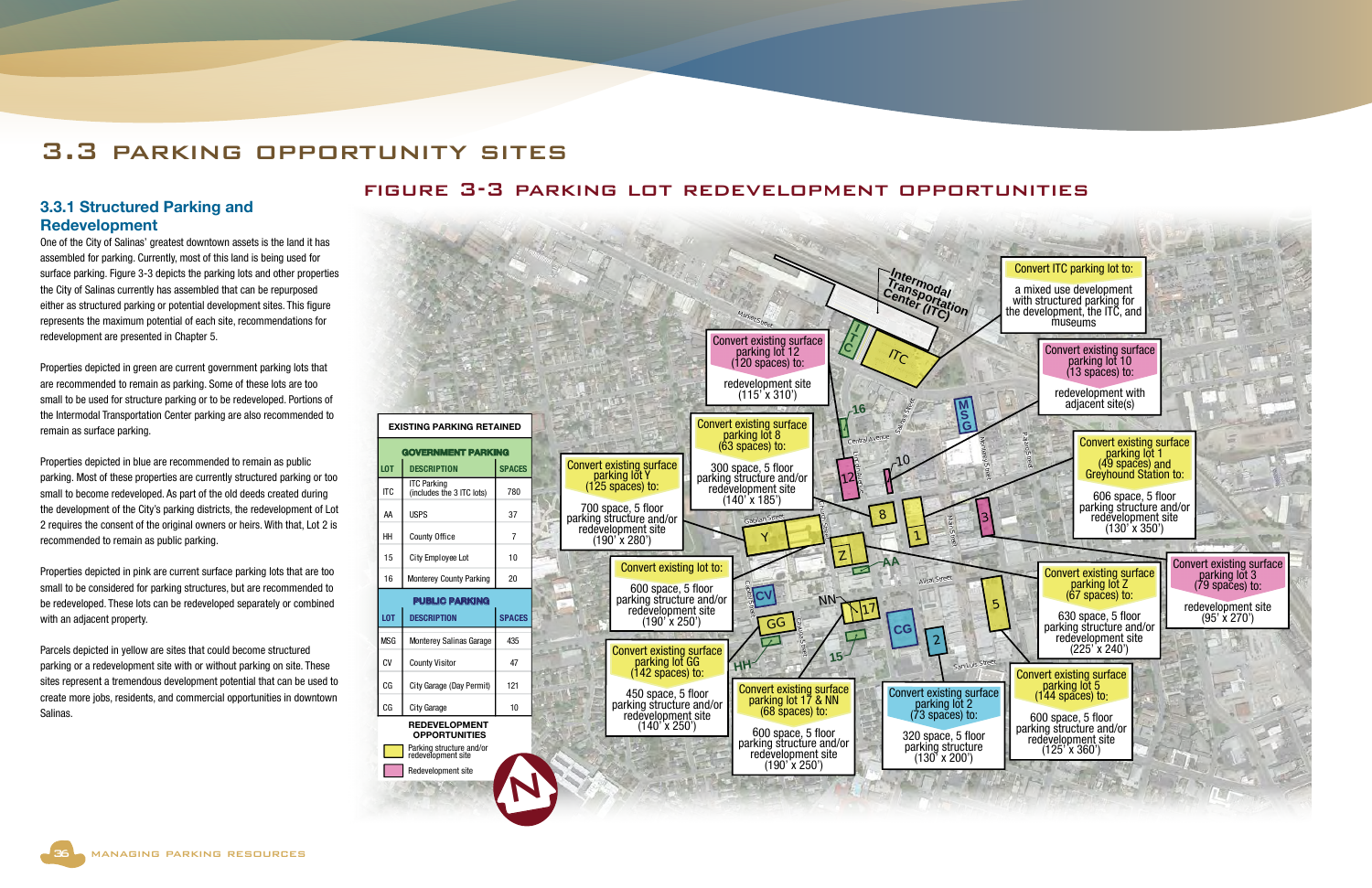## SALINAS DOWNTOWN VIBRANCY PLAN



### 3.3.2 Government Center

The need for additional parking to accommodate Government Center uses was identified more than a decade ago as documented in Environmental Impact Report for the Monterey County Government Center (MCGC). County employees park in several lots surrounding the MCGC. Presently, the County is using shuttles to transport jurors and some employees between the MCGC and remote parking lots near the Amtrak Station at Market Street and North Main Street. On-street parking in the vicinity of the Government Center is mostly occupied during business hours. Visitors to the City and County desiring to park for more than two hour durations have difficulty finding available parking on-street or in surface parking lots due to time limit restrictions.

In 2007, the County evaluated four potential sites for a 550-space parking garage (depicted as Sites 1-4). They considered the following criteria in comparing the potential sites:

- The current police station site (site 5), and
- Municipal Lot 8 (site 6)

- Must be within a 3 minute walk distance of the County,
- Safety for pedestrians crossing Alisal Street, and
- Financial consideration (related to ownership of the lot and existing uses

In August 2014, the County of Monterey purchased vacant office buildings at 1441,1448, and 1494 Shilling Place. This purchase will result in an estimated 145 employees relocating from downtown Salinas. This will reduce the overall parking demand by about 120 spaces.

Site 6 (City Parking Lot 8) is an attractive site for parking. It could be delivered quickly, is close to City Hall, the County, and Main Street. Due to its size, this site would not be able to accommodate all of the parking needed for the Government Center. This site could likely accommodate City Hall parking, visitor parking for the County and potential parking from adjacent development sites. Existing County parking lots would need to remain or new lots constructed to accommodate the balance of the County's parking demands.

Site 3 (Church & Gabilan) meets all of the criteria, except for proximity to Main Street. This site is equally close to City Hall and the MCGC and can accommodate sufficient parking supply. The site does require that the District Attorney's office be relocated and the modular buildings be removed; however the County has initiated efforts to relocate the modular buildings.

In considering parking in the Vibrancy Plan, the ability to provide shared use of parking has been identified as a desirable feature. The City of Salinas has expressed a willingness to partner with the County to consider a joint use facility. Also, the parking structure could be used during evenings and weekends for events and nighttime uses if located close enough to Main Street. Thus, the criteria were expanded to include:

Site 1 (Alisal & Cayuga) scores well in all of the County's original criteria. Assuming pedestrian crossing could be improved, this would be an acceptable site for County use. The site rates Bad in terms of walking distance to City Hall

- Proximity to City Hall, and
- Proximity to Main Street.

Site 4 (Capital & Gabilan) scores well in all of the County's original criteria. This site has longer than acceptable walk times to City Hall and Main Street.

By including the City as a potential joint user of a Government Center parking structure, City owned property was also included as potential sites. Two sites were added:

Site 5 (Police Station) is close to both City Hall and the MCGC. It is longer to Main Street due to indirect paths, and there are complexities in developing this site - the Police Station needs to be relocated.

The six sites under consideration for a potential Government Center parking structure are shown in Figure 3-4. These sites were evaluated using the expanded criteria. Each of the sites was assessed a rating of Great, Good, Neutral, or Bad for each of the evaluation criteria (shown in Table 3-1).

None of the sites were found to meet all of the criteria. Two sites rated Good or better on all but one of the criteria.

Each of the other sites has strengths and drawbacks.

and walking distance to Main Street. Site 2 (Alisal & Church) is not close to any of the desired destinations, when factoring the time required to cross busy streets. Modular buildings on the site will be removed by the County.

## figure 3-4 government center parking structure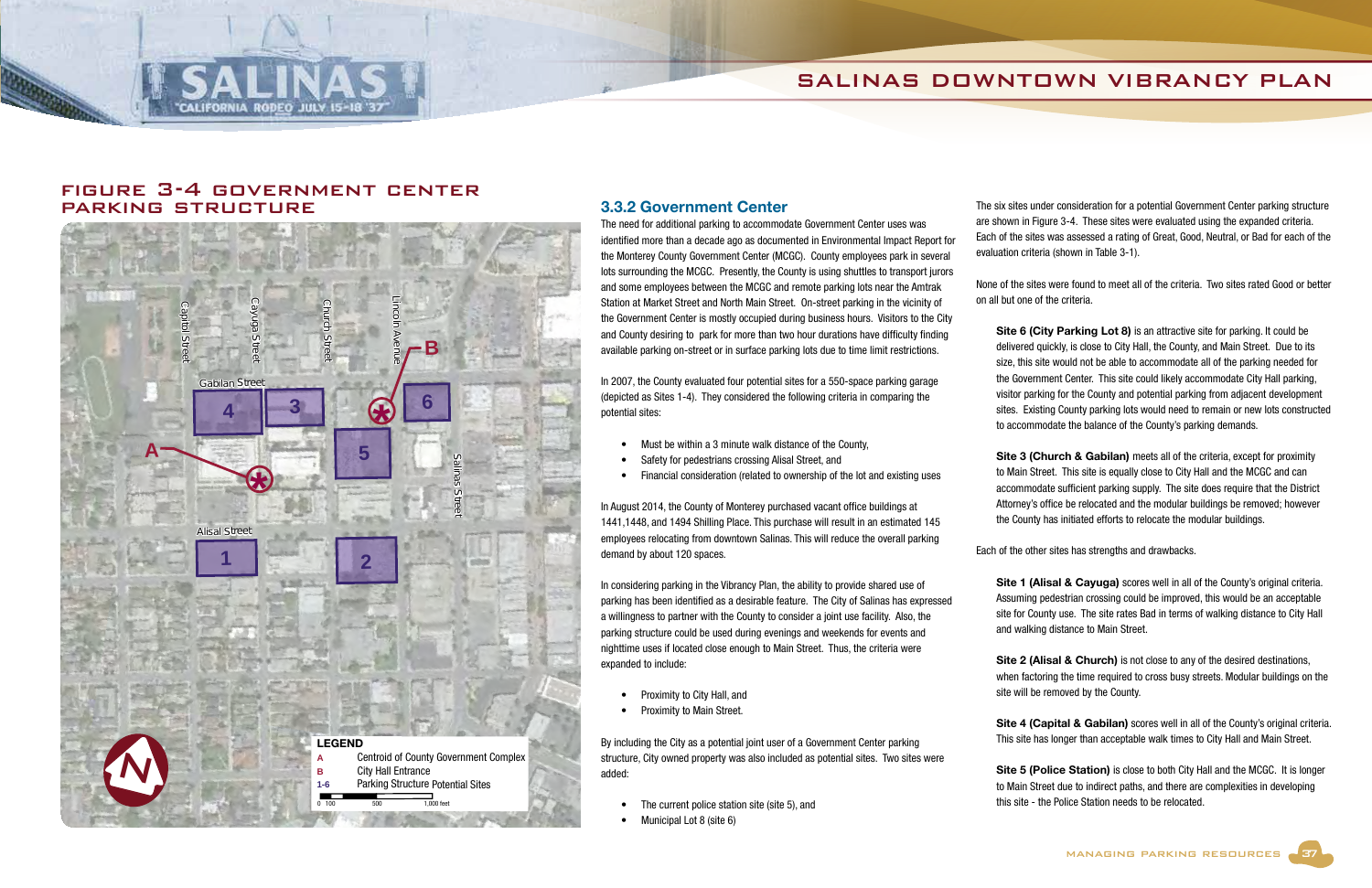

|                                                                   | <b>Parking Site</b>                   |                                                                                                          |                                                         |                                       |                                               |                                               |  |
|-------------------------------------------------------------------|---------------------------------------|----------------------------------------------------------------------------------------------------------|---------------------------------------------------------|---------------------------------------|-----------------------------------------------|-----------------------------------------------|--|
| Characteristics                                                   | Alisal & Cayuga<br>(300 Cayuga St.)   | $\mathcal{P}$<br>Alisal & Church<br>(111 W. Alisal St.)                                                  | 3<br>Church & Gabilan<br>(230 Church St.)               | Δ<br>Capitol & Gabilan                | 5<br>Howard & Church<br><b>Police Station</b> | $6\overline{6}$<br>Lincoln & Gabilan<br>Lot 8 |  |
| Ownership                                                         | County                                | County/City                                                                                              | County                                                  | County                                | City                                          | City                                          |  |
| <b>Current Use</b>                                                | 141 space lot for<br>County employees | 42 space (public)<br>21 space (County<br>employees)<br>Modular bldg. for<br>Public Defender <sup>1</sup> | Modular buildings for<br>District Attorney <sup>1</sup> | 115 space lot for<br>County employees | <b>Police Station</b><br>67 PD spaces         | 21 PD spaces<br>45 Public spaces              |  |
| Ease of Walk to County Center<br>(in minutes)                     | 2.0                                   | 3.6                                                                                                      | 0.8                                                     | 0.8                                   | 1.6                                           | 2.6                                           |  |
| Ease of Walk to City Hall                                         | 5.5                                   | 3.6                                                                                                      | 1.6                                                     | 3.5                                   | 0.5                                           | 0.8                                           |  |
| Shared Use Potential - Distance to Main<br>St.                    | 5.7                                   | 3.6                                                                                                      | 4.5                                                     | 5.6                                   | 3.9                                           | 2.3                                           |  |
| Deliverability/Financial - Cost and<br>complexities in developing |                                       | 2                                                                                                        | $\mathbf{1}$                                            | $\overline{1}$                        | 3                                             |                                               |  |
| <b>Sufficient Parking Supply (spaces)</b>                         | 450                                   | 600                                                                                                      | 600                                                     | 700                                   | 630                                           | 300                                           |  |

| LEGEND                                     |                                      |                                       |                                |                      |  |  |  |  |
|--------------------------------------------|--------------------------------------|---------------------------------------|--------------------------------|----------------------|--|--|--|--|
| Rating                                     | Great                                | Good                                  | <b>Neutral</b>                 | <b>Bad</b>           |  |  |  |  |
| Walking Distance (in minutes) <sup>2</sup> | $0$ to 1.5                           | 1.6 to $3.0$                          | $3.1 \text{ to } 4.5$          | more than 4.6        |  |  |  |  |
| Deliverability/Financial                   | County or City owned<br>with parking | County and City<br>owned with parking | City owned with<br>building(s) | Non government owned |  |  |  |  |
| <b>Parking Supply</b>                      | more than 560                        | 420 to 559                            | 250 to 419                     | 0 to 249             |  |  |  |  |

2 - Assumes 4 feet/second walking speed + 1 minute wait to cross Alisal Street or Salinas Street

3 - Relative to the County's need for 550 parking spaces

1 - Modular buildings are programmed to be removed by the County

Parking demand in downtown Salinas will change over time due to numerous factors. New development will generate demand for additional parking and be expected to increase the supply of parking. Vacant properties that become occupied will increase the demand for parking, without a corresponding increase in parking supply. As companies hire new employees the demand for parking will increase without an increase in supply if more employees are placed in the same amount of space. Retail and entertainment uses will generate more customers and parking demand as an area becomes more vibrant. Parking rates will likely decrease over time as the area improves transit service, builds new bicycle facilities, and the

Parking supply not only needs to keep pace with demand, but these spaces need to be located in proximity to land uses creating the demand for the parking. A parking model was developed for downtown Salinas to track parking demand and manage parking supply over time.

### Park + Model for Downtown Salinas

The Park + Model uses traditional supply and demand evaluations, which includes a multi-step process for evaluating parking demand conditions for a development, community or a campus. The multi-step process typically includes gathering data, defining assumptions or characteristics, selecting parking generation rates, applying reduction factors, creating scenarios, and evaluating results. This methodology is founded on the relationship between walking distance, price, attractiveness of the facility, and general user decision making. The outputs of the Park + Model include parking demand, parking supply, general surplus or deficit, met demand, latent (unmet) demand, and traditional parking demand required.

A base model was built for downtown Salinas. This base model was built using existing data and known changes. Extensive parking supply and demand data had been previously collected in the study area. Both the City of Salinas and the County of Monterey conducted parking studies to evaluate retail parking and Government Center parking, respectively. These data were fused to produce a comprehensive parking database. In addition, these data were spatially linked to land use using the City's Geographic Information System (GIS) database. Near term conditions (pending projects) were updated to reflect pending projects, these included:

- Taylor Farms Corporate Headquarters
	- Intermodal Transportation Center
	-

• On-Street Adjustments to Reflect Changes in Street Configurations

The Park + Model was used in a two-day parking workshop to test various options for providing parking and development of downtown Salinas. Many hypothetical development scenarios were tested to help inform recommendations made in this plan. The Park + Model will be maintained and updated by City of Salinas staff as a tool to respond to market conditions, land use changes and parking operational changes.

# 3.4 tracking demand and managing supply

## table 3-1 evaluation of government center parking sites